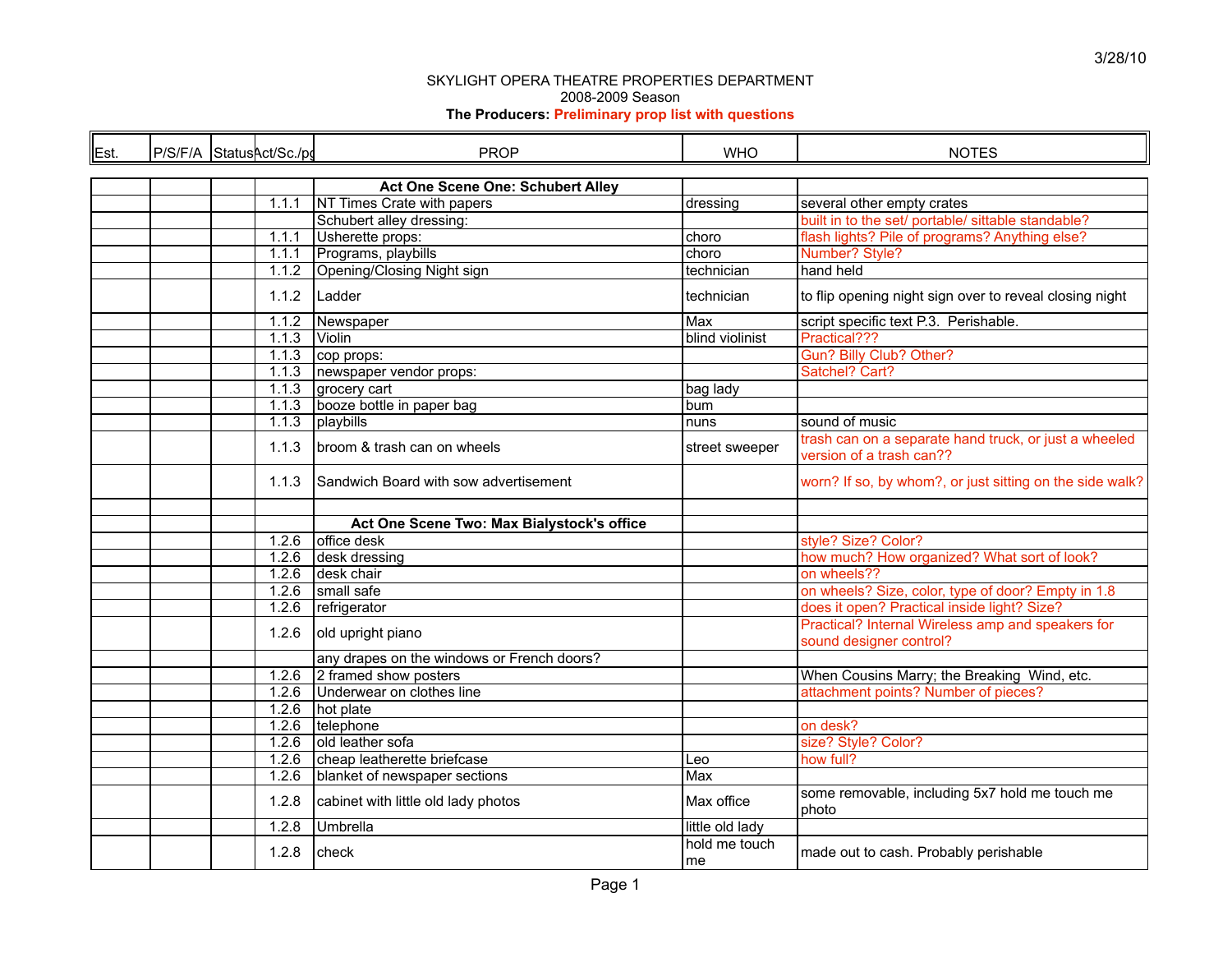| Est. | P/S/F/A StatusAct/Sc./pd |        | <b>PROP</b>                                             | <b>WHO</b>            | <b>NOTES</b>                                                                                                                                                                                                                                      |
|------|--------------------------|--------|---------------------------------------------------------|-----------------------|---------------------------------------------------------------------------------------------------------------------------------------------------------------------------------------------------------------------------------------------------|
|      |                          |        |                                                         |                       |                                                                                                                                                                                                                                                   |
|      |                          |        | 1.2.11 ledger books                                     | Leo                   | from Max's desk                                                                                                                                                                                                                                   |
|      |                          |        | 1.2.12 pocket watch                                     | Max                   |                                                                                                                                                                                                                                                   |
|      |                          |        | 1.2.12 blue blanket piece                               | Leo                   | from his pants pocket                                                                                                                                                                                                                             |
|      |                          |        | 1.2.14 water container and glass                        | Max                   | throws water in Leo's face                                                                                                                                                                                                                        |
|      |                          |        | 1.2.15 Stick Pin - COSTUMES                             | Max                   |                                                                                                                                                                                                                                                   |
|      |                          |        | 1.2.16 pencil or something                              | Leo                   | to look like he's adding up the ledger columns?                                                                                                                                                                                                   |
|      |                          |        |                                                         |                       |                                                                                                                                                                                                                                                   |
|      |                          |        |                                                         |                       |                                                                                                                                                                                                                                                   |
|      |                          |        | Act One scene Three: Whitehall & Marks                  |                       |                                                                                                                                                                                                                                                   |
|      |                          |        | $1.3.20$ six desks                                      | dressing              |                                                                                                                                                                                                                                                   |
|      |                          |        | 1.3.20 $\vert$ six adding machines                      | dressing              | at least one practical for Leo                                                                                                                                                                                                                    |
|      |                          |        |                                                         |                       |                                                                                                                                                                                                                                                   |
|      |                          |        | Dixon Ticonderoga pencils, ledgers, desk dressing etc.? | dressing              | How much? Where is it placed/ Attached or loose?                                                                                                                                                                                                  |
|      |                          | 1.3.20 | old fashioned water bubbler                             | dressing              | Practical??? Bubbles with pink champagne Pg. 23?                                                                                                                                                                                                  |
|      |                          | 1.3.21 | cigar                                                   | Marks                 | Practical???                                                                                                                                                                                                                                      |
|      |                          |        | 1.3.22 file cabinet                                     | dressing              | working drawer large enough for hat & cane                                                                                                                                                                                                        |
|      |                          |        | 1.3.22 dance cane                                       | Leo                   |                                                                                                                                                                                                                                                   |
|      |                          |        | 1.3.22 chorus girl fantasy props??                      |                       | more dance canes?                                                                                                                                                                                                                                 |
|      |                          |        | 1.3.23 serving props ??                                 | <b>Marks</b>          | in Leo's fantasy                                                                                                                                                                                                                                  |
|      |                          |        | 1.3.24 many champagne glasses                           | choro et al           | not practical, pink gel w/bubbles?                                                                                                                                                                                                                |
|      |                          |        | 1.3.25 Dixon Ticonderoga Yellow #2 pencil               | Leo to Marks          |                                                                                                                                                                                                                                                   |
|      |                          |        |                                                         |                       |                                                                                                                                                                                                                                                   |
|      |                          |        | Act One scene Four - Max's office                       |                       |                                                                                                                                                                                                                                                   |
|      |                          |        | 1.4.27 fountain                                         | dressing              | upstage of French doors. Shoots water 14 feet up tin<br>the air. Are you serious?                                                                                                                                                                 |
|      |                          |        |                                                         |                       |                                                                                                                                                                                                                                                   |
|      |                          |        | Act One Scene Five - Max's Office                       |                       |                                                                                                                                                                                                                                                   |
|      |                          |        | 1.5.27 piles of scripts                                 | Leo, max,<br>Dressing | some in piles, some as hand props, some with script<br>specific text P. 28                                                                                                                                                                        |
|      |                          | 1.5.27 | pizza boxes, Chinese take out containers                | dressing              | not practical                                                                                                                                                                                                                                     |
|      |                          |        | 1.5.28 Springtime for Hitler Script                     | Max                   | script specific text Pg 28                                                                                                                                                                                                                        |
|      |                          |        | $1.5.29$ hat rack                                       | dressing              |                                                                                                                                                                                                                                                   |
|      |                          |        | Act One Scene Six - Franz Liebkin's apartment roof,     |                       |                                                                                                                                                                                                                                                   |
|      |                          |        | <b>Greenwich Village</b>                                |                       |                                                                                                                                                                                                                                                   |
|      |                          |        | 1.6.29 8 pigeons in cages                               | Franz                 | Robotic puppets?. Do we need to hear singing<br>emanating from each puppet? Or will SFX place a<br>cordless speaker somewhere in the caging? Or will the<br>pigeon song come from some other fixed on stage<br>speaker? Name plates on the cages? |
|      |                          |        | 1.6.30 pigeon feeding props                             | Franz                 | $\overline{???}$                                                                                                                                                                                                                                  |
|      |                          |        | 1.6.32 Contract and Pen                                 | Max                   | probably perishable                                                                                                                                                                                                                               |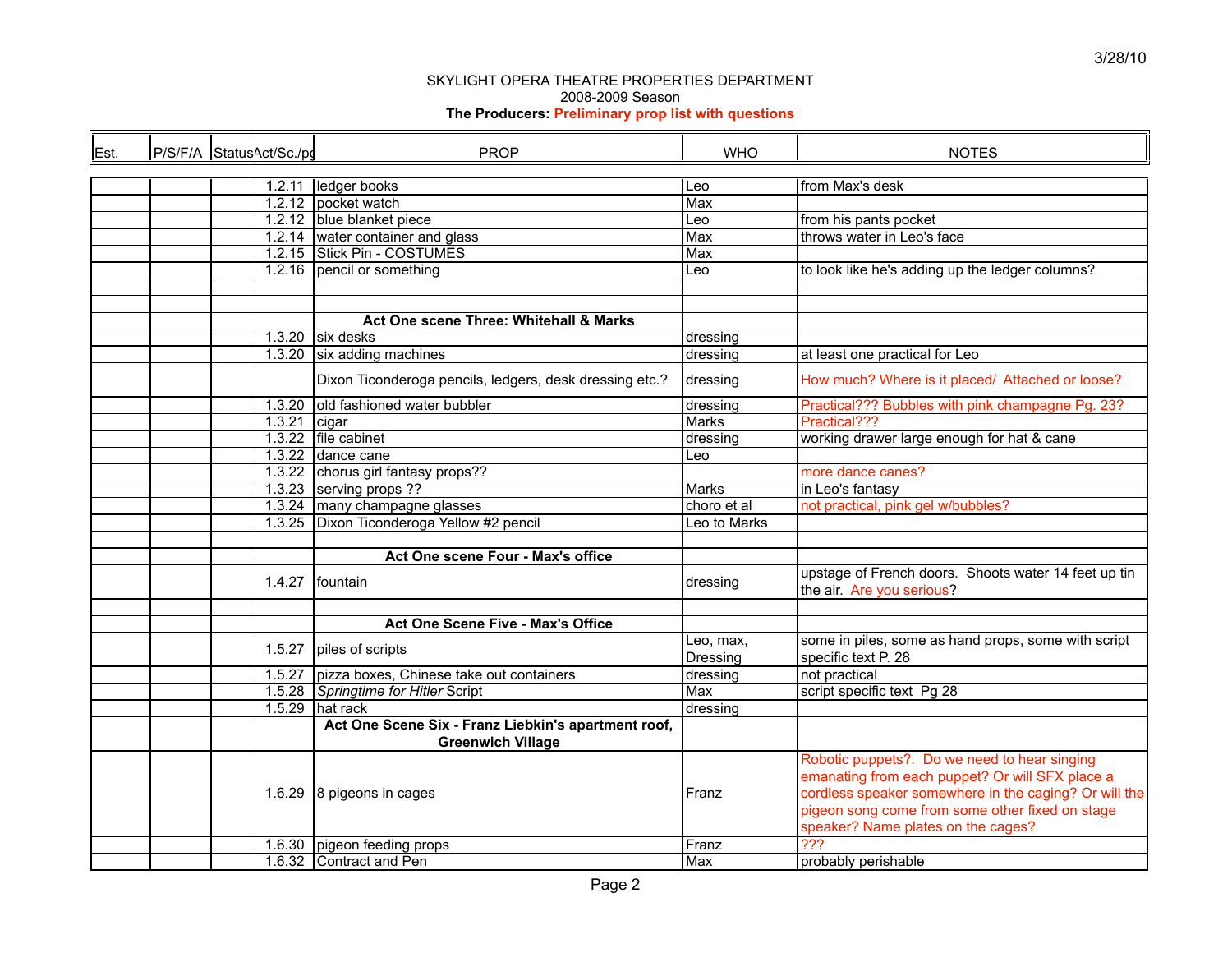| Est. | P/S/F/A StatusAct/Sc./pd |  |                 | <b>PROP</b>                                                  | <b>WHO</b>   | <b>NOTES</b>                                                                              |  |  |
|------|--------------------------|--|-----------------|--------------------------------------------------------------|--------------|-------------------------------------------------------------------------------------------|--|--|
|      |                          |  |                 |                                                              |              |                                                                                           |  |  |
|      |                          |  |                 | 1.6.35 3 Nazi arm bands                                      | Franz        | for himself, Leo, Max. Worn.                                                              |  |  |
|      |                          |  |                 | 1.6.37 8 miniature Pigeon Nazi arm bands                     | pigeons      | underdressed on puppets?                                                                  |  |  |
|      |                          |  |                 |                                                              |              |                                                                                           |  |  |
|      |                          |  |                 | Act One Scene Seven - Roger DeBris's townhouse               |              | Foyer and living room                                                                     |  |  |
|      |                          |  | 1.7.37          | Telephone on Stand                                           | dressing     | practical ringer, or SFX?                                                                 |  |  |
|      |                          |  |                 | 1.7.37 Large Portrait of Roger                               | dressing     | Ray Jivoff                                                                                |  |  |
|      |                          |  | 1.7.37          | Chaise Lounge                                                | dressing     |                                                                                           |  |  |
|      |                          |  | 1.7.37 Chairs   |                                                              | dressing     | how many? What style?                                                                     |  |  |
|      |                          |  | 1.7.37          | coat rack                                                    | dressing     |                                                                                           |  |  |
|      |                          |  | $1.7.40$ Mirror |                                                              | Roger        | full length? Framed smaller? Hand mirror?                                                 |  |  |
|      |                          |  |                 | 1.7.46   tray with champagne                                 | Sabu         | to serve 9. Practical? Bottle? Pop sound?                                                 |  |  |
|      |                          |  |                 | 1.7.47 contract and pen                                      | max to Roger | probably perishable                                                                       |  |  |
|      |                          |  |                 | 1.7.48 character props: Indian, sailor, policeman            |              | ??                                                                                        |  |  |
|      |                          |  |                 |                                                              |              |                                                                                           |  |  |
|      |                          |  |                 |                                                              |              |                                                                                           |  |  |
|      |                          |  |                 | Act One Scene Eight - Max's office                           |              |                                                                                           |  |  |
|      |                          |  | 1.8.48          | pair of signed contracts                                     | Max          | same ones, or duplicates?                                                                 |  |  |
|      |                          |  |                 | Ulla props??                                                 |              |                                                                                           |  |  |
|      |                          |  |                 | 1.8.54   hair pomade, Listerine, flower for lapel, comb, etc | Max          | getting ready for little old ladies. How much is<br>practical?                            |  |  |
|      |                          |  |                 |                                                              |              |                                                                                           |  |  |
|      |                          |  |                 |                                                              |              |                                                                                           |  |  |
|      |                          |  |                 | Act One Scene Nine - Little Old Lady Land                    |              |                                                                                           |  |  |
|      |                          |  |                 | 1.9.55 Park bench                                            | dressing     | how physical will you be on this bench?                                                   |  |  |
|      |                          |  |                 | 1.9.55 Street Light                                          | dressing     | practical? Rolling with AC umbilical? Battery Op?                                         |  |  |
|      |                          |  | 1.9.56          | policeman props?                                             |              | same as before?                                                                           |  |  |
|      |                          |  |                 | 1.9.56 several checks                                        | Max          | little old ladies to Probably perishable. Probably fifteen or so used<br>throughout scene |  |  |
|      |                          |  | $1.9.57$ swing  |                                                              |              |                                                                                           |  |  |
|      |                          |  |                 | 1.9.58 a dozen walkers with taps on bottom                   | Choro        | practical sound for tap number. Matching?                                                 |  |  |
|      |                          |  |                 |                                                              |              |                                                                                           |  |  |
|      |                          |  |                 |                                                              |              |                                                                                           |  |  |
|      |                          |  |                 |                                                              |              |                                                                                           |  |  |
|      |                          |  |                 |                                                              |              |                                                                                           |  |  |
| 0    |                          |  |                 |                                                              |              |                                                                                           |  |  |
|      |                          |  |                 |                                                              |              |                                                                                           |  |  |
|      |                          |  |                 |                                                              |              |                                                                                           |  |  |
|      |                          |  |                 |                                                              |              |                                                                                           |  |  |
|      |                          |  |                 | Act Two Scene One - Max's Office                             |              | redone in Scandinavian Modern, white tones                                                |  |  |
|      |                          |  |                 | 2.1.62 New office furniture set - white                      |              | desk standable, Pg 65                                                                     |  |  |
|      |                          |  | $2.1.62$ Ladder |                                                              | Ulla         | practical                                                                                 |  |  |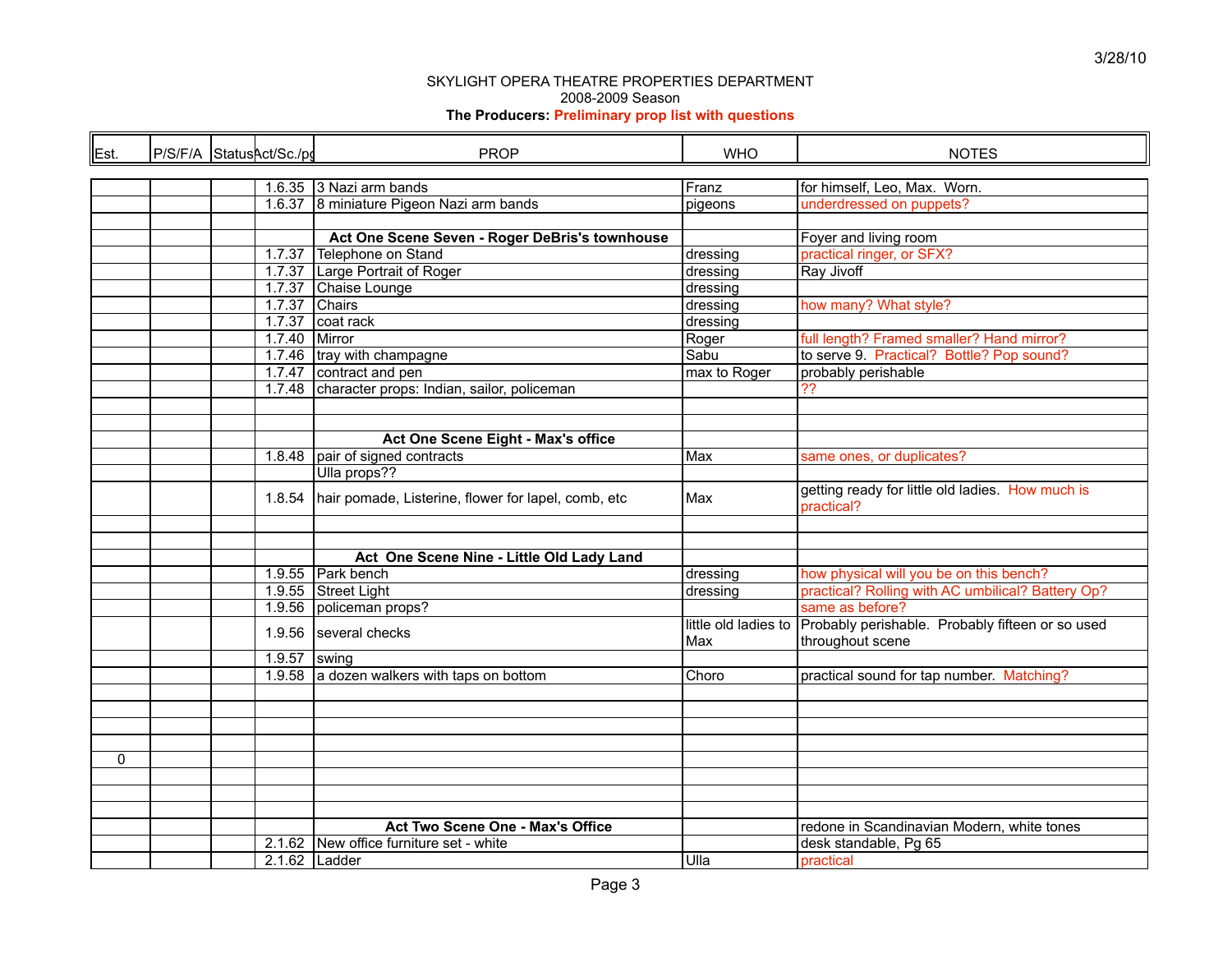| Est. | P/S/F/A StatusAct/Sc./pd |  |        | <b>PROP</b>                                                      | <b>WHO</b>     | <b>NOTES</b>                                                                                                                                                                     |  |  |
|------|--------------------------|--|--------|------------------------------------------------------------------|----------------|----------------------------------------------------------------------------------------------------------------------------------------------------------------------------------|--|--|
|      |                          |  |        |                                                                  |                |                                                                                                                                                                                  |  |  |
|      |                          |  |        | 2.1.62 painting props                                            | Ulla           | what would you like to see? Just a bucket and paint<br>brush? Canvas painters drop? Roller? What?                                                                                |  |  |
|      |                          |  |        | 2.1.63 bundles of money                                          | Max            | from safe. Some bills in a sack?                                                                                                                                                 |  |  |
|      |                          |  |        | $2.1.64$ (same blue blanket piece)                               | Leo            |                                                                                                                                                                                  |  |  |
|      |                          |  |        | 2.1.65 waste basket                                              | dressing       | also new and scand. Modern?                                                                                                                                                      |  |  |
|      |                          |  |        | 2.1.65 2 large accounting ledgers                                | Leo            | removed from safe                                                                                                                                                                |  |  |
|      |                          |  |        | 2.1.65 Desk Phone                                                | dressing       | new, or the same old one?                                                                                                                                                        |  |  |
|      |                          |  |        |                                                                  |                |                                                                                                                                                                                  |  |  |
|      |                          |  |        | <b>Act Two Scene Two</b>                                         |                |                                                                                                                                                                                  |  |  |
|      |                          |  | 2.2.67 | Producers' table                                                 | dressing       | size? Style/ color? How sturdy?                                                                                                                                                  |  |  |
|      |                          |  | 2.2.67 | dressing on top of producers table?                              |                | folders? Papers? Script/score?                                                                                                                                                   |  |  |
|      |                          |  |        | several chairs???                                                |                | how many? What style?                                                                                                                                                            |  |  |
|      |                          |  |        | 2.2.67 Piano and bench or chair                                  | dressing       | practical? Same piano from office?                                                                                                                                               |  |  |
|      |                          |  |        | 2.2.68 Index Card                                                | Carmen         | for audition person Jack LaPidus                                                                                                                                                 |  |  |
|      |                          |  |        |                                                                  |                |                                                                                                                                                                                  |  |  |
|      |                          |  |        |                                                                  |                |                                                                                                                                                                                  |  |  |
|      |                          |  |        | Act Two Scene Three - exterior of the Schubert<br><b>Theatre</b> |                |                                                                                                                                                                                  |  |  |
|      |                          |  |        | 2.3.71 same usherette props??                                    |                |                                                                                                                                                                                  |  |  |
|      |                          |  | 2.3.71 | same opening night sign?                                         |                |                                                                                                                                                                                  |  |  |
|      |                          |  | 2.3.72 | Tickets                                                          | ticket taker   | does he have something in which to hold tickets and<br>money? Or is he just waiving tickets around in the air<br>in his hand?                                                    |  |  |
|      |                          |  |        | 2.3.73 BWM motorcycle with side car                              | Franz & Gunter | let's discuss. Sound Q for motor noise and screech to<br>halt noise? Battery operated cycle? Or does it come<br>from an off stage ramp? The roar off may be<br>problematic also. |  |  |
|      |                          |  | 2.3.76 | Mirror                                                           | stagehand      | Max kicks and shatters it. A vista? Sound Q live back<br>stage or recorded?                                                                                                      |  |  |
|      |                          |  |        | 2.3.76 black cat                                                 | Max            | where is this prop pulled from? Off stage sound Q or<br>recorded for cat screech?                                                                                                |  |  |
|      |                          |  |        | 2.3.76 Big off stage crash for Franz breaking his leg            |                | live or Memorex?                                                                                                                                                                 |  |  |
|      |                          |  |        |                                                                  |                |                                                                                                                                                                                  |  |  |
|      |                          |  |        | Act Two Scene Four - On Stage at the Schubert                    |                |                                                                                                                                                                                  |  |  |
|      |                          |  |        | 2.4.78 stage props or dressing here?                             |                |                                                                                                                                                                                  |  |  |
|      |                          |  | 2.4.79 | storm trooper props?                                             |                |                                                                                                                                                                                  |  |  |
|      |                          |  | 2.4.79 | Chorus girl props?                                               |                | or are all the script specific references to costumes?                                                                                                                           |  |  |
|      |                          |  |        | 2.4.83 Wheel Chair                                               | <b>FDR</b>     | practical. Shoved hard off into the wings with FDR in<br>it.                                                                                                                     |  |  |
|      |                          |  | 2.4.83 | mini American flags                                              | <b>FDR</b>     | to tap on wheel chair                                                                                                                                                            |  |  |
|      |                          |  |        | 2.4.84 Large Mirror                                              | dressing       | upstage?                                                                                                                                                                         |  |  |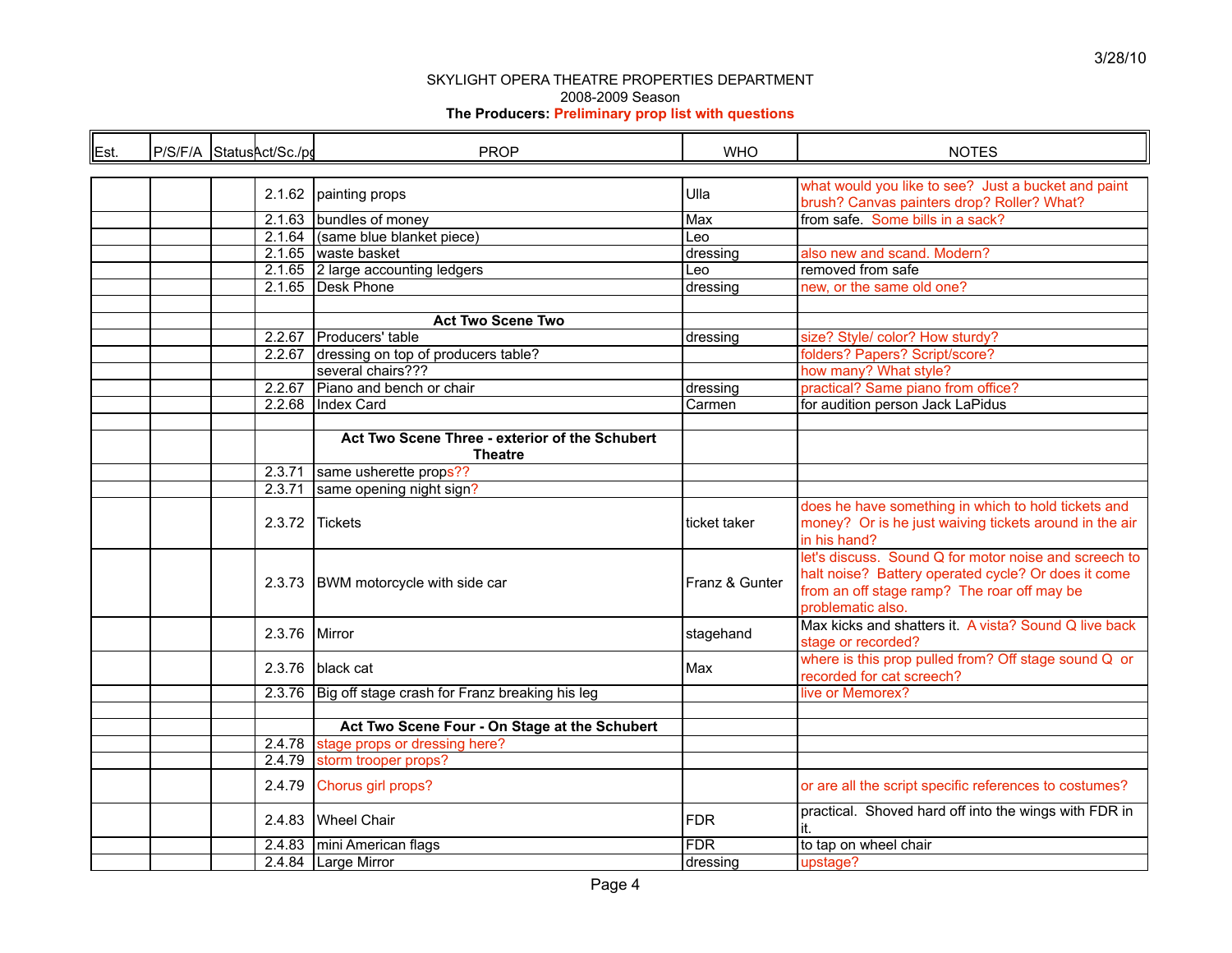| Est. |  | P/S/F/A StatusAct/Sc./pd | <b>PROP</b>                                                         | <b>WHO</b>          | <b>NOTES</b>                                                                                                                                                                                 |  |  |
|------|--|--------------------------|---------------------------------------------------------------------|---------------------|----------------------------------------------------------------------------------------------------------------------------------------------------------------------------------------------|--|--|
|      |  |                          |                                                                     |                     |                                                                                                                                                                                              |  |  |
|      |  |                          | 2.4.84 cannons and afrika corps tanks,                              | choro               | cannons fire confetti into the audience as part of the<br>big finish. Do you need tanks to be radio controlled, or<br>can they be large enuogh for chorus to drive them?                     |  |  |
|      |  |                          | 2.4.84 Huge globe of the World                                      | Roger               | sittable - standable                                                                                                                                                                         |  |  |
|      |  |                          | 2.4.84 paratrooper props??                                          |                     |                                                                                                                                                                                              |  |  |
|      |  |                          | 2.4.85 Huge Bouquet of Roses                                        | Carmen to<br>Rodger | probably red, probably wrapped in tissue or foil?                                                                                                                                            |  |  |
|      |  |                          | Act Two Scene Five - Max's Office                                   |                     |                                                                                                                                                                                              |  |  |
|      |  |                          | 2.5.85 newspapers $(5 \text{ or } 6)$                               | Max                 | probably perishable? Script specific text.                                                                                                                                                   |  |  |
|      |  |                          | 2.5.87   two legers                                                 | Leo                 | same, or duplicates? Roughly handled (wrestled over)<br>labeled "show to IRS" and "Never show to IRS"                                                                                        |  |  |
|      |  |                          | 2.5.89 Crutch                                                       | Franz               |                                                                                                                                                                                              |  |  |
|      |  | 2.5.89                   | Cast                                                                | Franz               |                                                                                                                                                                                              |  |  |
|      |  |                          | 2.5.89 Luger                                                        | Franz               | shots should be sound effect. Gun should not be<br>practical in any way except to click when the trigger is<br>pulled. Do you want the gun shouts to be live off<br>stage, or taped sound Q? |  |  |
|      |  |                          | 2.5.91 sound of police whistles                                     |                     | live off stage, or recorded sound Q?                                                                                                                                                         |  |  |
|      |  |                          | 2.5.91 police props $x$ 4 characters                                | choro               | guns, holsters, hand cuffs, etc.                                                                                                                                                             |  |  |
|      |  |                          | 2.5.92 off stage sound of crashing                                  | Franz               | same sound as before for broken leg?                                                                                                                                                         |  |  |
|      |  |                          | 2.5.93 hook on office door                                          | Leo                 | strong enough to hold Leo up by Max's over coat                                                                                                                                              |  |  |
|      |  |                          | Act Two Scene Six - jail holding cell                               |                     |                                                                                                                                                                                              |  |  |
|      |  |                          | 2.6.95 Prison Cot                                                   | dressing            | bare                                                                                                                                                                                         |  |  |
|      |  |                          | 2.6.95 Prison Guard props?                                          |                     |                                                                                                                                                                                              |  |  |
|      |  | 2.6.95                   | Piece of mail                                                       | guard to Max        | postcard from Rio. Script specific text. Probably<br>perishable                                                                                                                              |  |  |
|      |  |                          |                                                                     |                     |                                                                                                                                                                                              |  |  |
|      |  |                          | Act Two Scene Seven - Court Room<br>defendant's table and chairs    |                     |                                                                                                                                                                                              |  |  |
|      |  | 2.7.99                   |                                                                     | dressing            |                                                                                                                                                                                              |  |  |
|      |  |                          | 2.7.99 Judges' bench (and chair or stool?)<br>Jury Stand and Chairs | dressing            |                                                                                                                                                                                              |  |  |
|      |  | 2.7.99                   | 2.7.99 Desk and chair for Stenographer                              | dressing            |                                                                                                                                                                                              |  |  |
|      |  |                          | 2.7.99 stenographer props?                                          | dressing            |                                                                                                                                                                                              |  |  |
|      |  |                          |                                                                     |                     | filled with two million dollars ish. Do we ever see the                                                                                                                                      |  |  |
|      |  |                          | 2.7.99 Black Bag                                                    | Leo                 | bag opened?                                                                                                                                                                                  |  |  |
|      |  |                          | $2.7.103$ gavel                                                     | Judge               | slammed hard on bench                                                                                                                                                                        |  |  |
|      |  |                          |                                                                     |                     |                                                                                                                                                                                              |  |  |